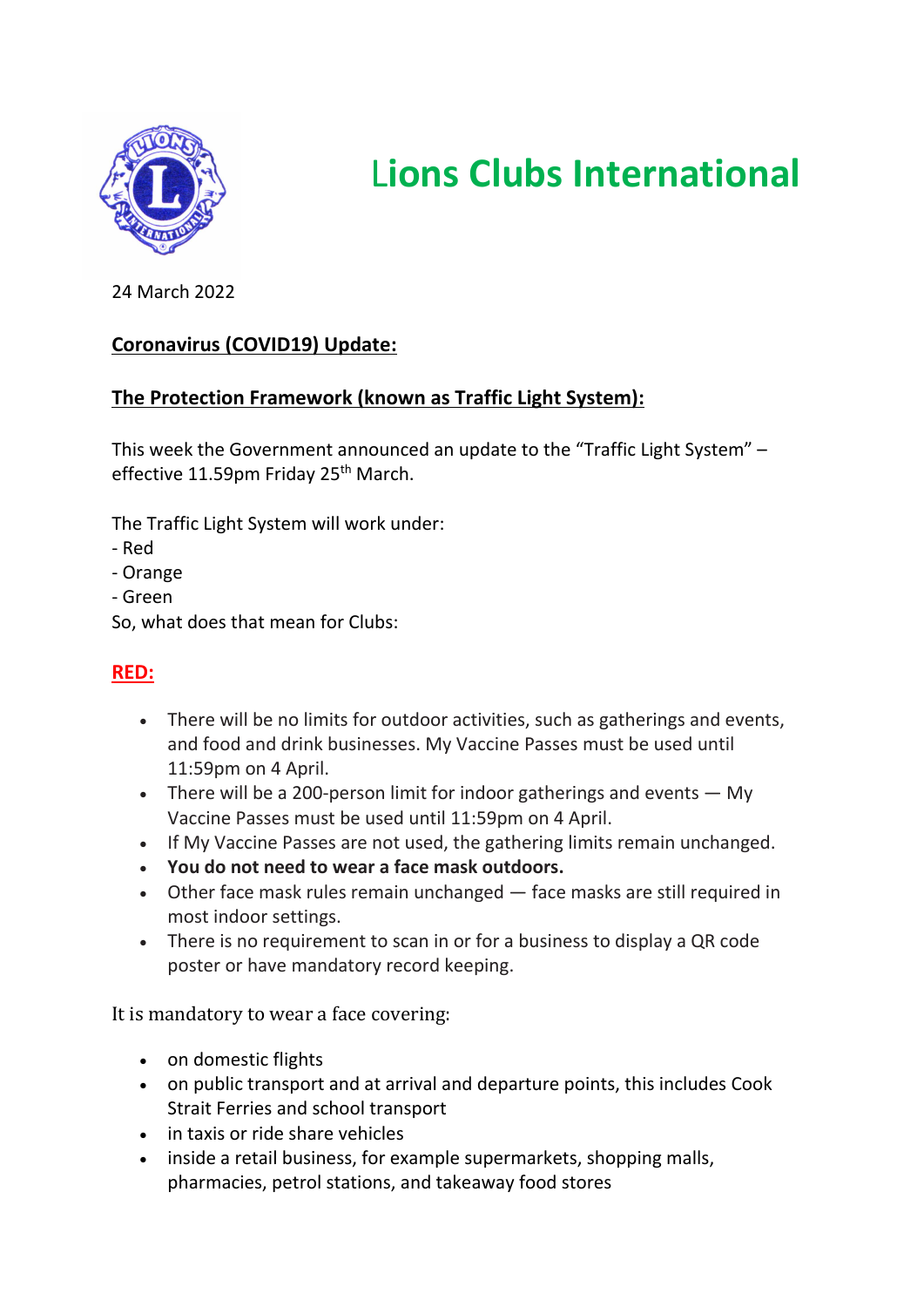- inside public venues or facilities, such as museums and libraries, but not at swimming pools
- at a vet clinic
- in an indoor setting at schools, for example a classroom and assemblies. This includes students in Years 4 to 13 and staff
- inside at tertiary education facilities or when a visitor to a licensed early childhood service
- in the public areas within courts, tribunals, local and central government agencies, social service providers, and NZ Police
- in the public area of premises operated by NZ Post Limited
- when visiting a health care service, for example a healthcare or aged care facility.

# **ORANGE:**

- There will be no limit for outdoor gatherings.
- There will be no limit for indoor gatherings.
- You do not need to wear a face mask outdoors.
- Other face mask rules remain unchanged.
- There is no requirement to scan in or for a business to display a QR code poster or have mandatory record keeping.

It is mandatory to wear a face covering:

- on domestic flights
- on public transport and at arrival and departure points, this includes Cook Strait Ferries and school transport
- in taxis or ride share vehicles
- inside a retail business, for example supermarkets, shopping malls, pharmacies, petrol stations, and takeaway food stores
- inside public facilities, such as museums and libraries, but not at swimming pools
- at a vet clinic
- visiting the public areas within courts, tribunals, local and central government agencies, social service providers, and NZ Police
- in the public area of premises operated by NZ Post Limited
- when visiting a healthcare service, for example a healthcare or aged care facility.

### **GREEN:**

- There will be no restrictions.
- We encourage you to keep up good health behaviours.